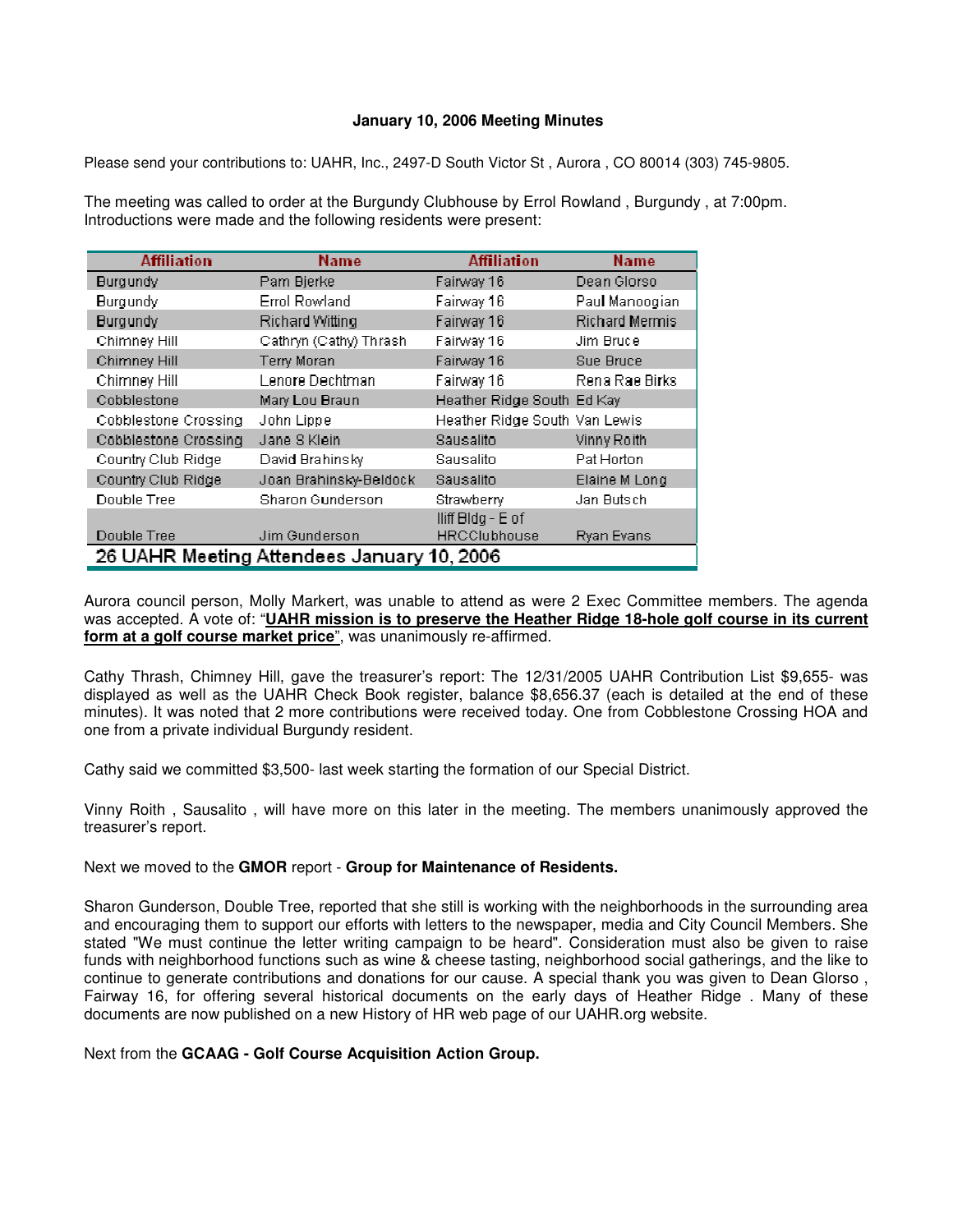Vinny Roith reported that our special district attorney, Gary White, filed the SERVICE PLAN to form the Special District with the City of Aurora on January 6<sup>th</sup>. We are now known and recognized by the city as the proposed Heather Ridge Metropolitan District. We are forming this Special District in order that we gain control of the future of the golf course. It will now take approximately five weeks to complete the paperwork. Our group needs to provide more specific boundaries for the Special District. Dean Glorso offered his professional assistance with the legal descriptions. David Brahinsky, Country Club Ridge, also offered to help with the legal descriptions of the newly formed County Club Ridge. Vinny stated Gary had provided us with the financial requirements. We now have specifics to form a budget. The budget is broken down into two areas: First is the requirement to bring our Special District to election; and second to retain a Land Use Attorney. Retention of a Land Use Attorney was advised by Gary White and also David Clinger (see his comments in the UAHR October 11, 2005 minutes).

The breakdown for this budget is:

| <b>UAHR</b> Budget                           |         |          |
|----------------------------------------------|---------|----------|
| Special District formation & Election:       |         |          |
| Service Plan filing fee:                     | \$3,500 |          |
| Financial Advisor (if Needed)                | 2,500   |          |
| Engineer (if Needed)                         | 5.000   |          |
| Incidentals                                  | 5,000   |          |
| Election Expenses (\$15/voter *2,500 voters) | 37,500  |          |
|                                              |         | \$53,500 |
| Land Use Attorney Retainer                   |         | 15,000   |
| Reserve                                      |         | 6,500    |
| Total:                                       |         | 5.000    |

Several avenues for obtaining finances were discussed including:

**A** Another flyer to request additional donations.

**A.** Encouraging HOA's for further support.

**A** Requesting funds directly from the homeowners.

Van Lewis, Heather Ridge South, previously stated that the homeowners living on the golf course will have major concerns should the golf course be developed. He recommended they be asked to contribute a larger amount than those not being directly adjacent to the golf course. Cathy Thrash and Vinny had done some homework on this and the proposal was: The number of homes directly on the golf course numbered 362. Dividing that number by the required \$75,000 suggests each homeowner living directly on the golf course be asked for a donation of \$207.00 dollars per household, and \$50 contribution from those not directly adjacent to the golf course.

Attendees agreed to this method of fund raising. Letters would be prepared to those on the golf course from the executive board of UAHR.org. Two types of letters would be prepared: one for the requested \$207 contribution and one for the \$50 contribution. Ed Kay and Elaine M. Long agreed to draft the form letters to the 2 groups. The following persons agreed to forward the names and addresses of each group to the UAHR Executive Board for mailing preparation:

| <b>K</b> Rita Rae Birks                    | Fairway 16                  |
|--------------------------------------------|-----------------------------|
| ₩ Vinny Roth                               | Sausalito                   |
| Ferry Moran                                | <b>Chimney Hill</b>         |
| <b>*</b> Jane Klein                        | <b>Cobblestone Crossing</b> |
| <b>★ Van Lewis</b>                         | <b>Heather Ridge South</b>  |
| <b>Mary Lou Braun</b>                      | Cobblestone                 |
| <b>美Jan Butsch</b>                         | Strawberry                  |
| <b>E</b> Dave Brahinsky Country Club Ridge |                             |
| <b>¥</b> Pam Bjerke                        | Burgundy                    |